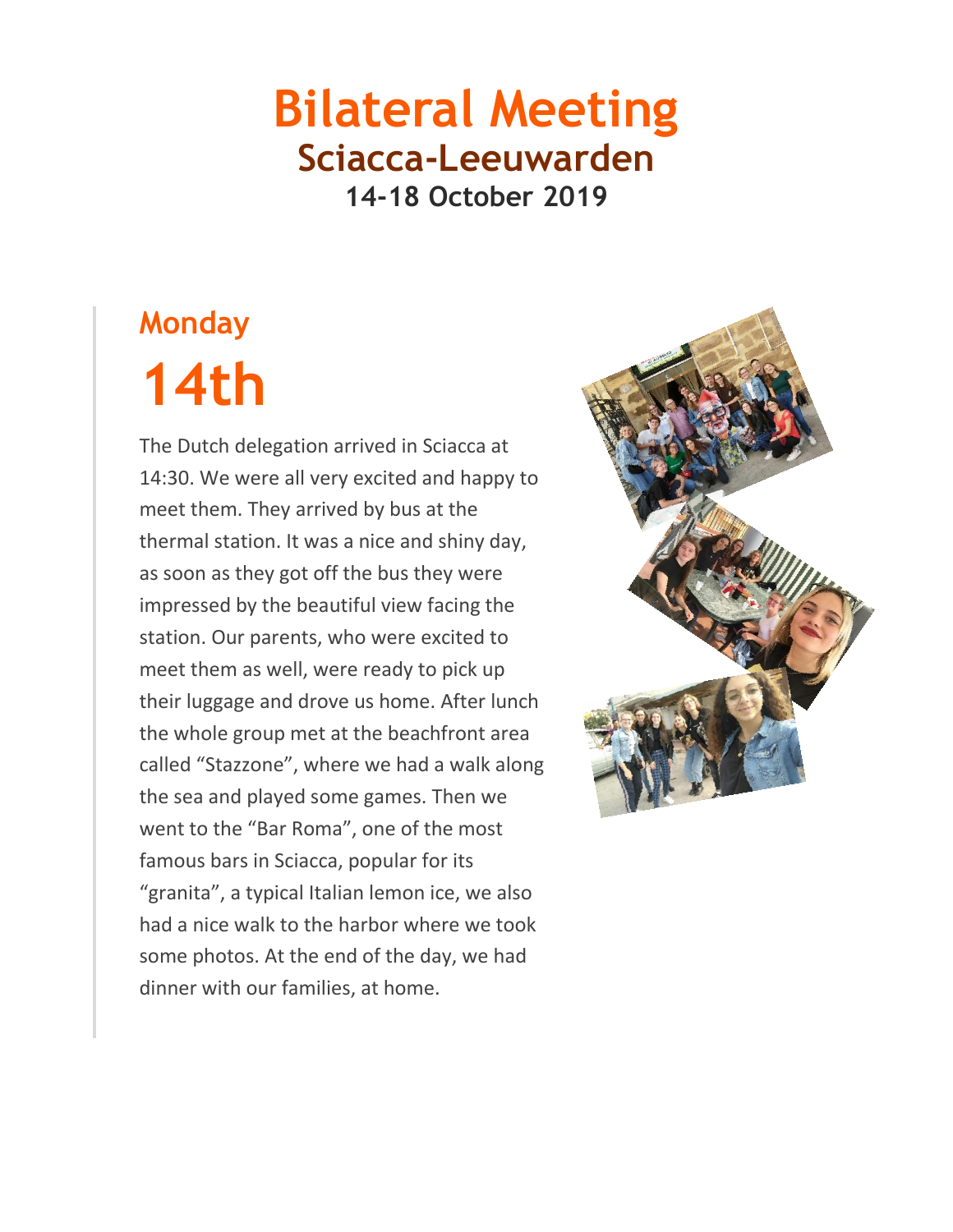## **Tuesday 15th**

On Tuesday, we met at the "Classico" school at 8.30. We tried to entertain our guests with welcome games. The gym teacher took us to the outside court, he prepared a nice warm atmosphere with music and we had fun playing games and dancing. Later, our head teacher met us at the conference room, where she gave a warm welcoming speech to our special guests. Then we took turns showing a power point presentation about our country's traditions, culture, history and monuments. Afterwards we had a short tour through the "Classico" school. Soon after, we went to the Art school, where we had a break with some typical homemade sweets made by our parents. We toured through the Art school and felt very proud to show the amazing art works it contains. We spent the rest of the morning decorating some tiles in the ceramic lab, where we had a workshop: an art teacher showed us how to decorate tiles with some Sicilian design styles. We had lunch altogether at a small restaurant near our school, where the Dutch could taste something of our Sicilian cuisine.







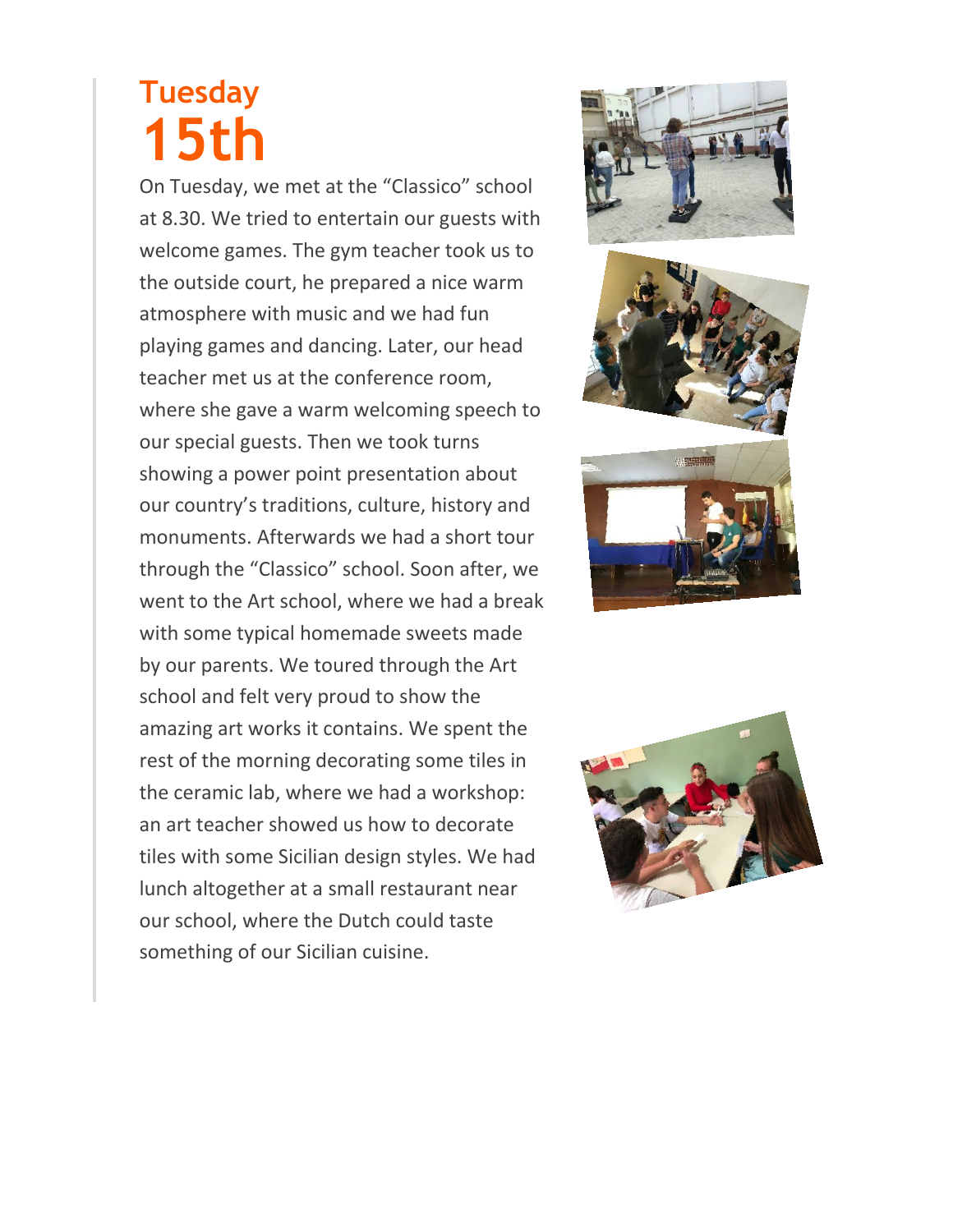



After lunch we went back to school where we had a work session. We were divided into small groups and each group had a small box containing some questions we exchanged in order to know each other better. The questions were about our hobbies, traditions, way we celebrate our main festivities, general cultural things, what we do on Sundays, when we get together with our families etc. After that we worked on matching profiles in order to form international groups for the students meeting in March. Before going home and having dinner with our parents, we had a guided tour uptown, in "S. Michele", we visited some of our beautiful neighborhoods in that area.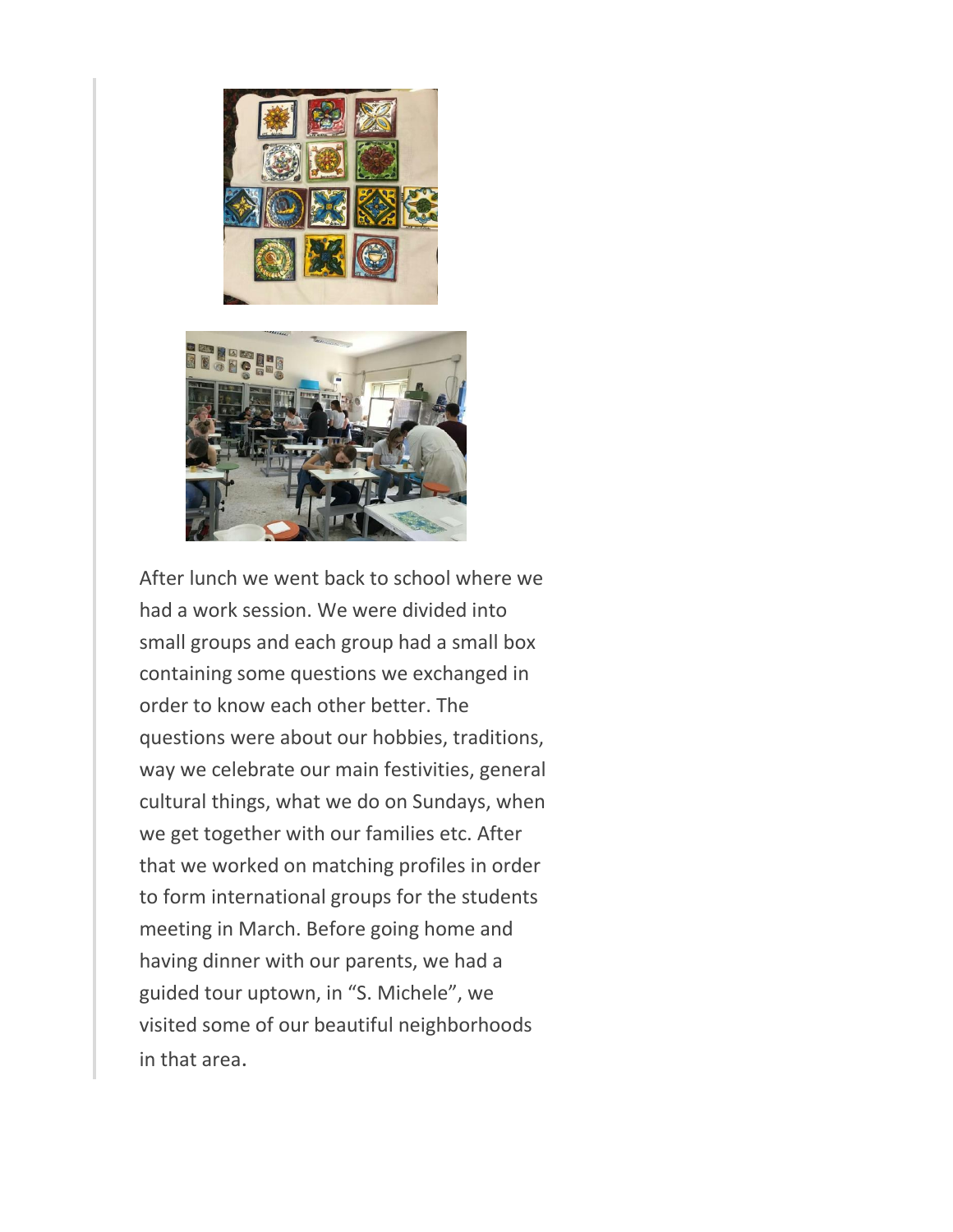## **Wednesday 16th**

The 3rd day was a very busy one. After breakfast we took the coach to the capital city, Palermo. On our arrival, there was a tour guide who explained the history of some monuments. There is a legend according to which who sees the eyes of the Gate sculptures we were looking at, will fall in love with an inhabitant of Palermo. We visited the Norman Palace, with its famous Paladine Chapel, we had a break in a former monastery that now works as a bakery. We visited the so called "Piazza Vergogna" that is the Square of shame because of its naked statues, the antique Town Hall, some famous churches in Palermo, in particular, the Cathedral of Palermo. We had lunch and tasted some typical Sicilian dishes. In the afternoon we had some free time, finally, we took the coach back home at 17:45. We had dinner with our families.





#### **Thursday 17th**

The 4th day was the most intense, full of powerful emotions. After breakfast we went to school. At 9.30 we had a workshop with some refugees who live in our town. First they showed us a short video about their home town from where they had fled, they

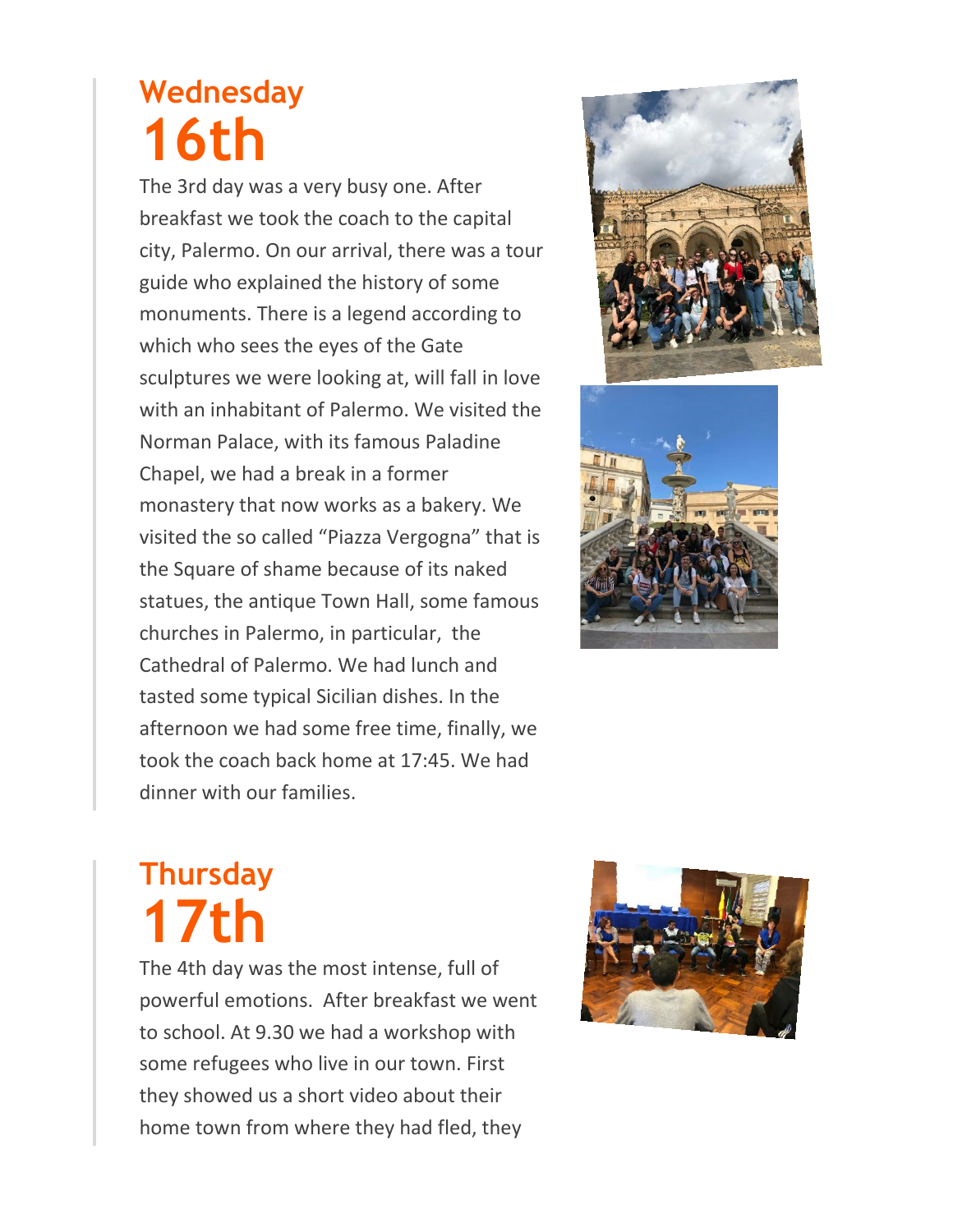were willing to tell us about their stories and to answer our questions. They come mostly from Nigeria and Egypt and crossed the Mediterranean sea by boat. We sat in a circle and asked them the some questions. We learned a lot about the terrible conditions they had to overcome and the reasons why they fled from their land. We felt so sad and most of us had tears in our eyes listening to the tragic stories. Our sadness was then mitigated by the story of Ismail, a refugee, who had fled from Ghana when he was a child to escape from religious persecution and violence, now he lives and works in Sciacca. He's fully integrated into our town and is very thankful to the people who have welcomed and helped him, so we decided to consider him as a message of hope.

For lunch our Dutch friends tried a typical Sicilian food "pane e panelle", we ate all together in a public garden and chilled out admiring the view. In the afternoon we visited the city center. We walked around the town streets and took some souvenir pictures. In the evening we met at the mother church in Sciacca, first we had a guide tour around it, then we participated to the celebration of the Catholic mass while our teacher translated the priest's sermon into English. The priest welcomed our group very warmly and wished to convey a message of peace through dialogue and prayer in one God, in order to build a relationship based upon mutual respect. Despite different religions and

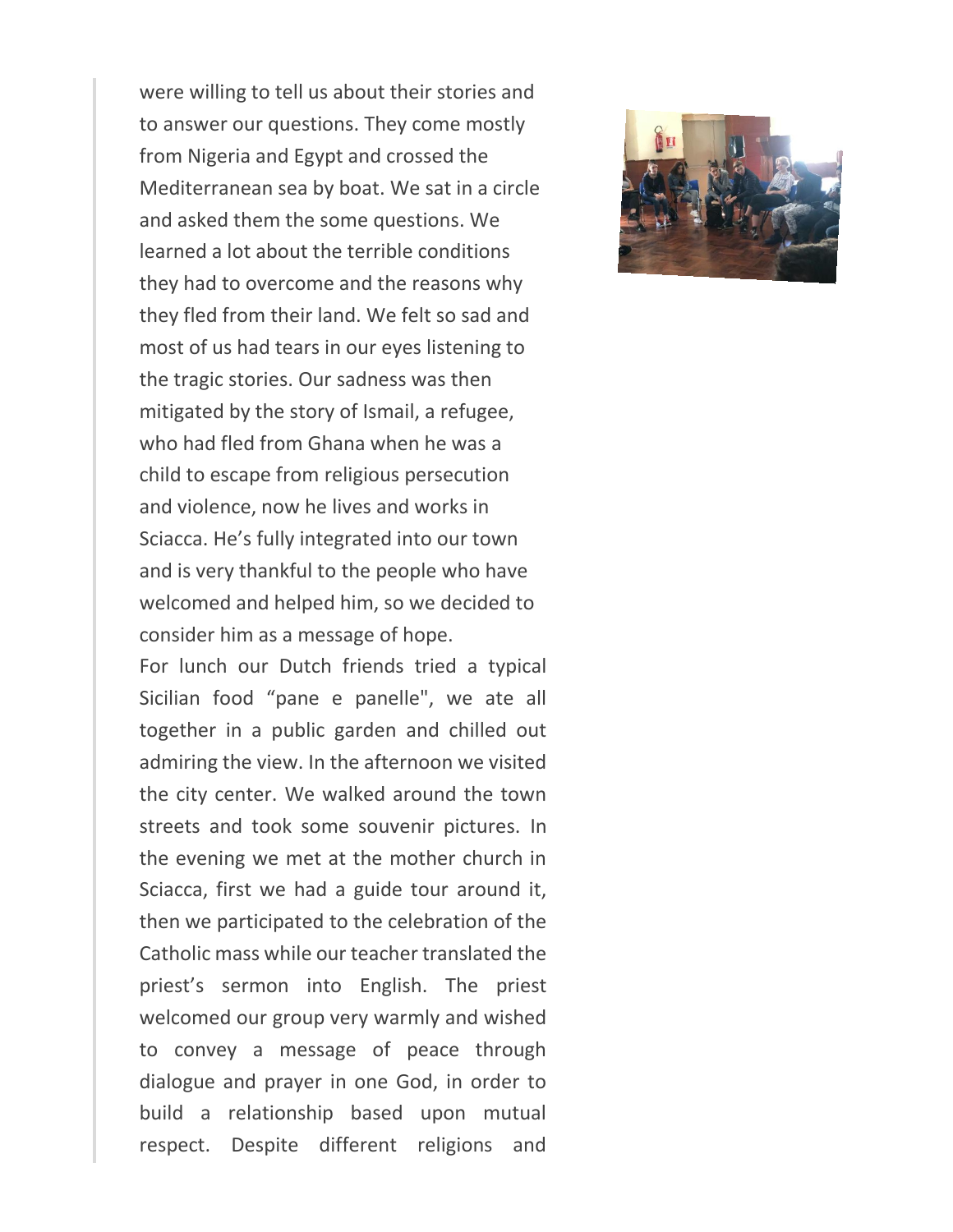cultures the common Christian matrix made us feel united spiritually in one family. Afterwards we had dinner in a pizzeria, where also the refugees were invited and had dinner together with us, we were grateful for their presence.





## **Friday 18th**

We met at 7:45 at the thermal station, where the coach was parked and ready to leave. After putting the bags on the bus and taking the last pictures, the hardest moment arrived when we had to say goodbye. Many hugs followed, letting go is so sad but suddenly as we were waving goodbye, we smiled realizing we'll see again in March, in the Netherlands!